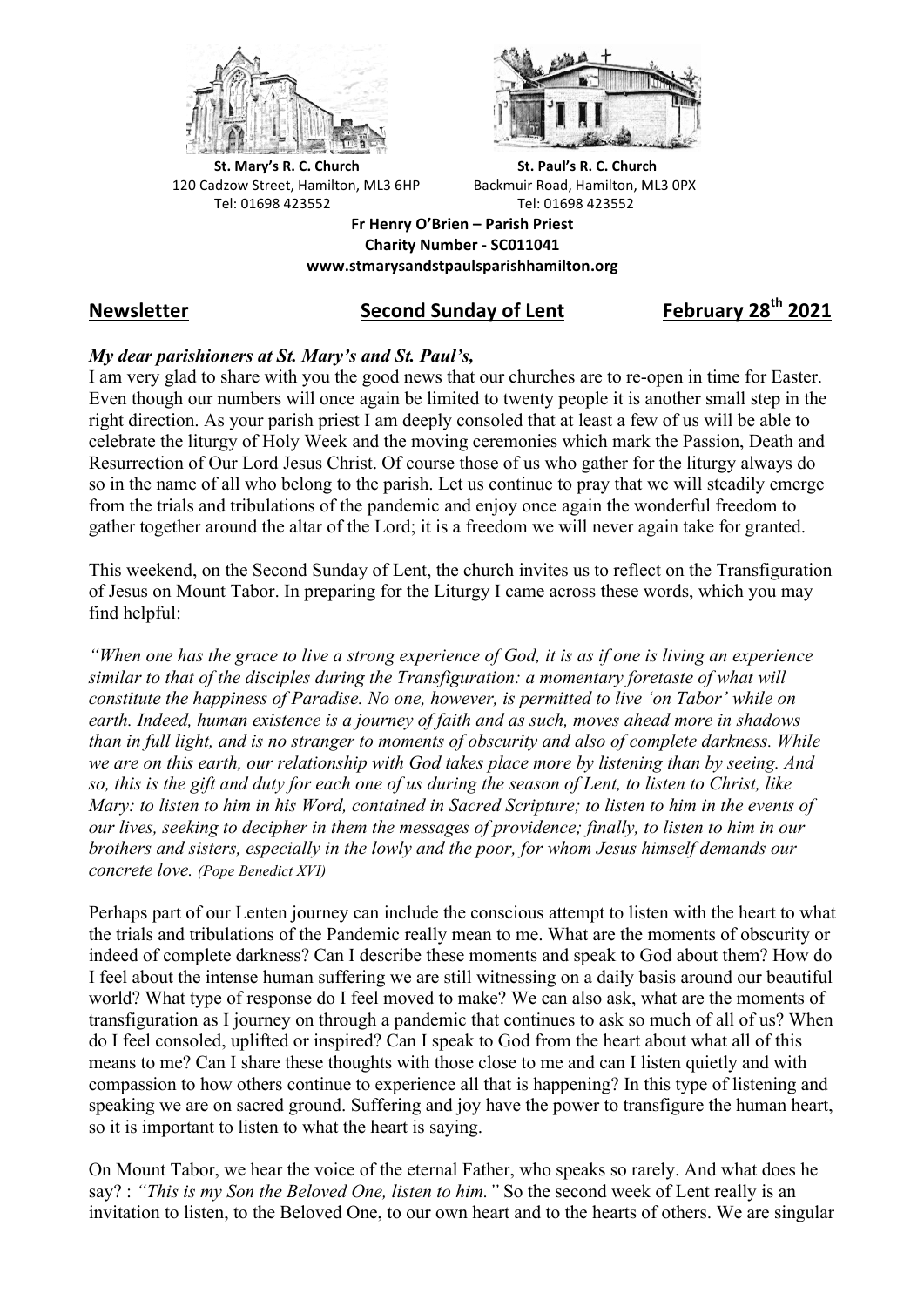creatures, privileged to have this capacity, so let us treat it with the sacredness it deserves. Let us honour one another as fellow pilgrims on the journey of life and faith, *Father O'Brien*

**Bishop Toal has written a Pastoral Letter for Lent to the people of Motherwell Diocese and it can be read on the diocesan website www.rcdom.org.uk.** Please consult this website for other correspondence form the bishop and for other valuable links.

**Sacramental Celebrations at St. Mary's and St. Paul's:** as you can imagine there is a bit of catching up to do with celebrations that have been postponed and of course others scheduled for this school year. It will be a challenge because of the restricted numbers allowed in the church. Hopefully things will ease further and we will be able to celebrate in a prayerful way the baptisms, weddings, First Confessions, First Holy Communions and Confirmations. With good will and cooperation we can do it! Father O'Brien will try with St. Mary's and St. Paul's Primary Schools to offer some dates for sacramental celebrations.

**A Message from the Catholic Men's Society (CMS):** you are invited to join in praying the Stations of the Cross on the remaining Fridays of Lent. To receive the link, please contact Mr. Harry Doyle at h.doyle@blueyonder .co.uk.

**Catholic Charities:** we have some wonderful charities in the life of the church, which seek to be alongside people living in very challenging situations. Lent is a time of almsgiving and the following charities would be grateful for any donations:

### **Scottish Catholic International Aid Fund:** details at www.sciaf.org.uk.

Usually we have the Wee Box for Lent and you can collect one from the church house if you wish or you could use an empty jar and bring it along at the end of Lent. *The UK Government is doubling all donations to SCIAF until the end of Ma, so well done to the Government.*

#### **Mary's Meals:** details at www.marysmeals.org.uk.

This charity, which helps to feed over a million children every day, is having a special Lenten appeal for the people of Tigray in Ethiopia. The following paragraph is from a letter sent to the parish by Magnus MacFarlane-Barrow, founder of Mary's Meals:

*"The people of Tigray are living in fear of immanent starvation. The brutal fighting has forced many to flee their homes. The city of Mekelle is being overwhelmed by displaced people arriving with nothing at all. Many are unaccompanied children who have lost their parents. Probably amongst those children are some who used to eat Mary's Meals at school. The lives of those children have now been changed beyond recognition. Therefore our plans have too. For now, it is just about doing whatever we can to help keep these children alive in a city where everyone is clinging to survival."*

**The UK Government recently doubled donations to Mary's Meals and the charity reached their £2 million target, so again well done to the Government.**

**International Refugee Trust (IRT):** this small Catholic Charity, whose first patron was St. Teresa of Calcutta, helps support some of our brothers and sisters who live in the most challenging of circumstances. It deserves to be better known! Further insight into the projects they support can be found at www.irt.org.uk.

#### **Please remember in your prayers:**

**St. Mary's Primary School and St. Paul's Primary School** as they welcome the return of pupils in Primary One, Two and Three. We pray every blessing on the staff and pupils.

**All who are sick in the parish** and who have asked us to pray for them.